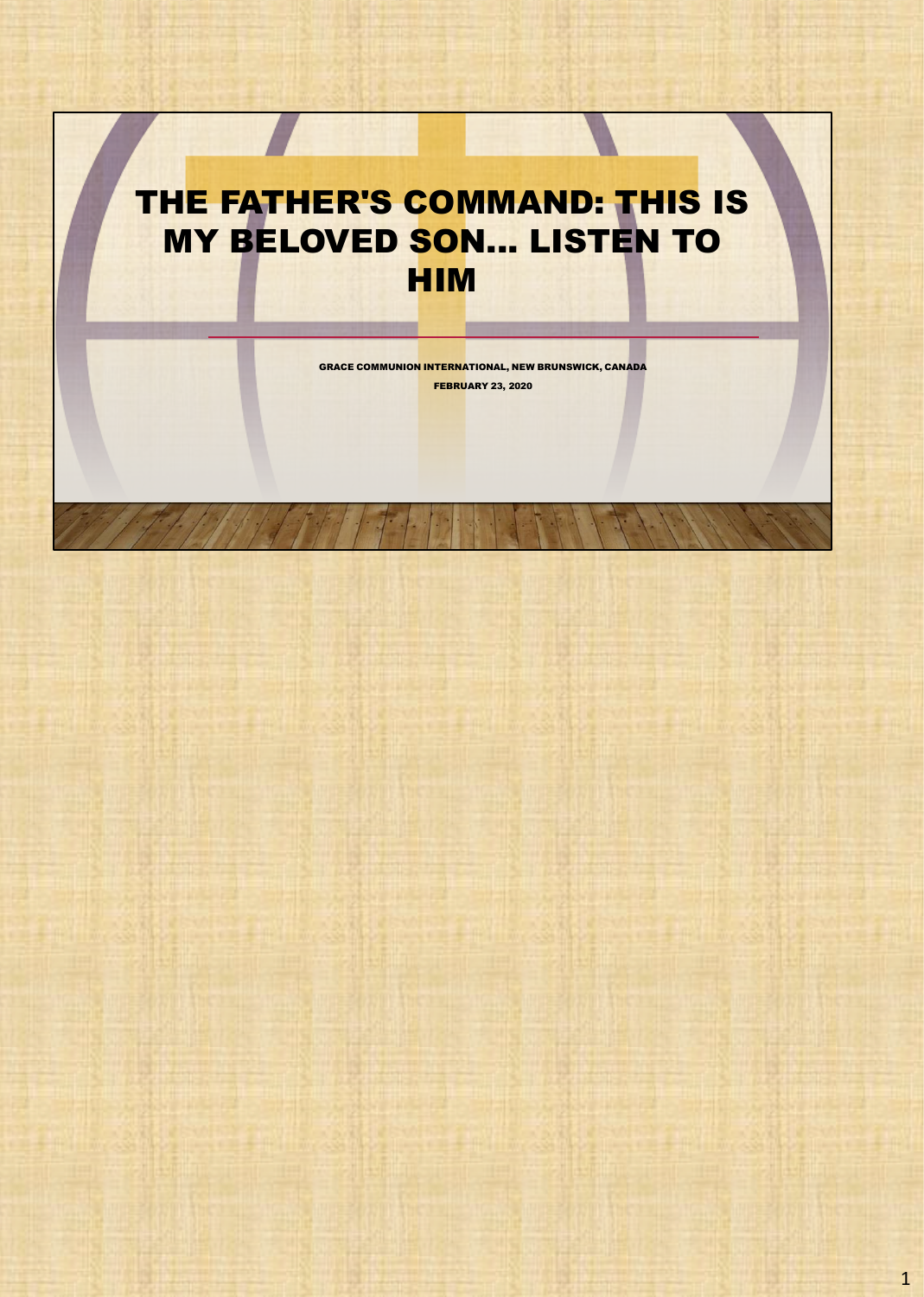# SCRIPTURE READING MATT 17:1-9 (ESV)

THE FATHER'S COMMAND: THIS BELOVED SON... LISTEN TO HIM

"1 **¶** And after six days Jesus took with him Peter and James, and John his brother, and led them up a high mountain by themselves.

2 And he was transfigured before them, and his face shone like the sun, and his clothes became white as light.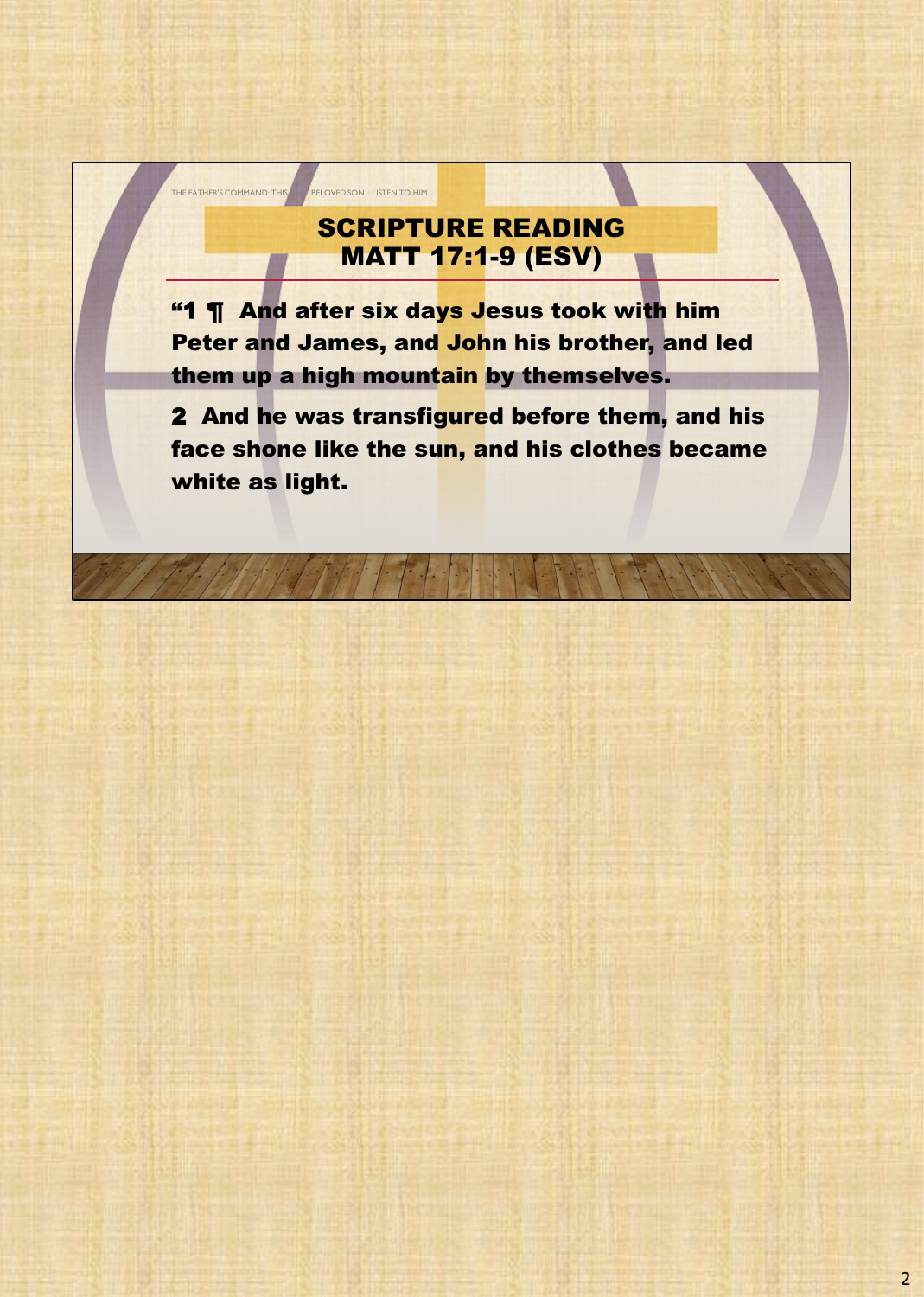

THE FATHER'S COMMAND: THIS BELOVED SON... LISTEN TO HIM

4 And Peter said to Jesus, "Lord, it is good that we are here. If you wish, I will make three tents here, one for you and one for Moses and one for Elijah."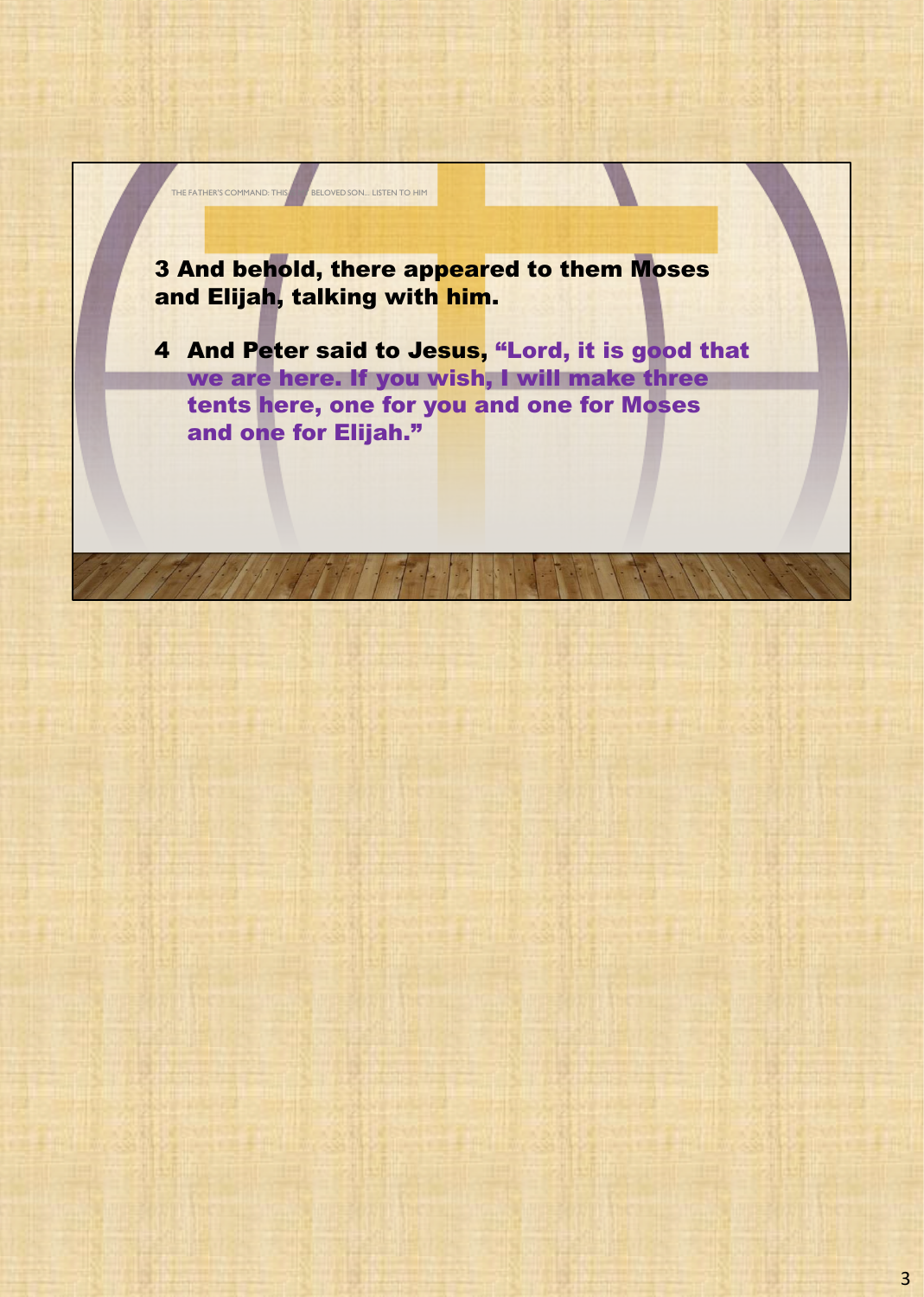

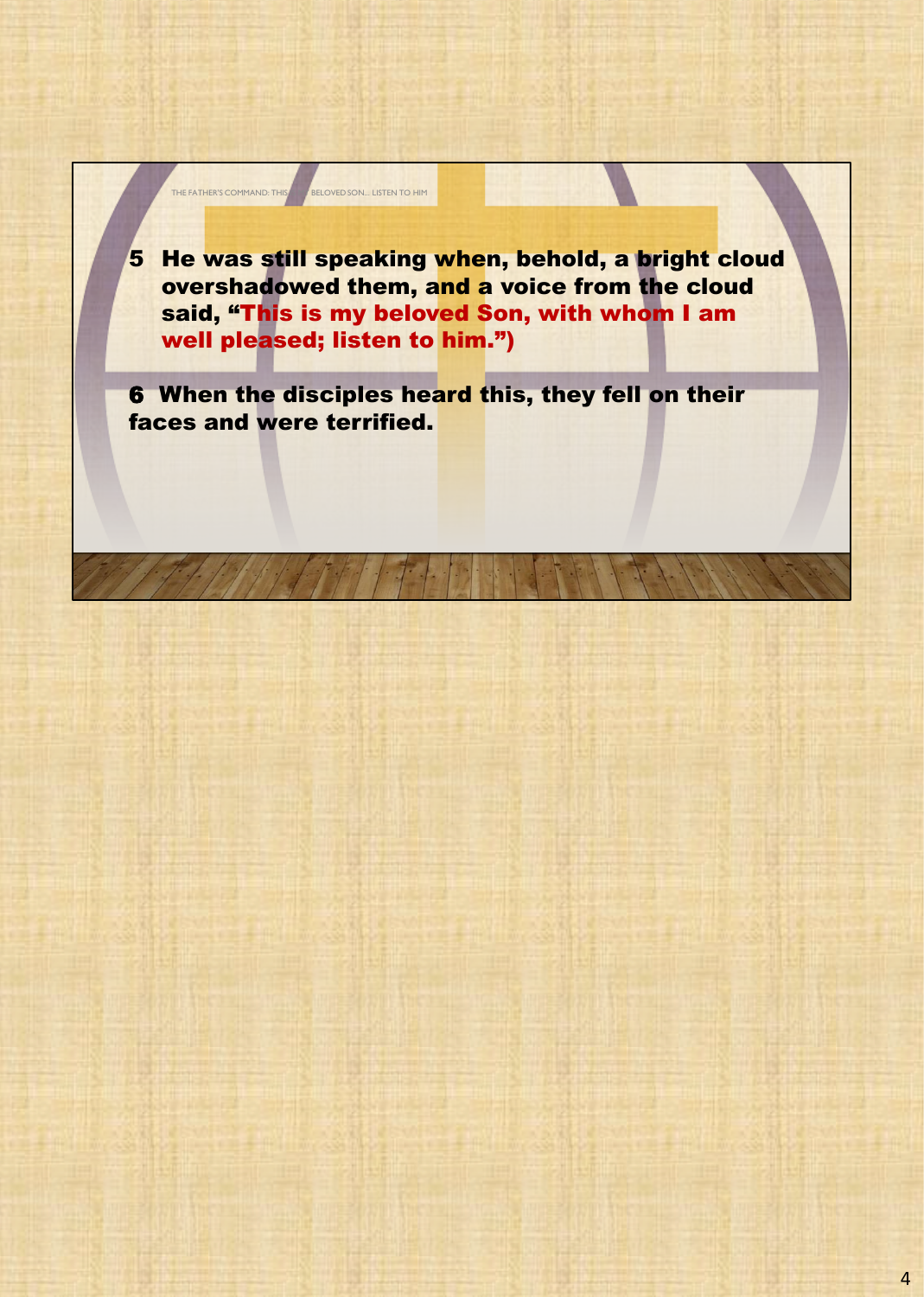7 But Jesus came and touched them, saying, "Rise, and have no fear."

THE FATHER'S COMMAND: THIS BELOVED SON... LISTEN TO HIM

...

8 And when they lifted up their eyes, they saw no one but Jesus only.

9 And as they were coming down the mountain, Jesus commanded them, "Tell no one the vision, until the Son of Man is raised from the dead."" (Mt 17:1-9 ESV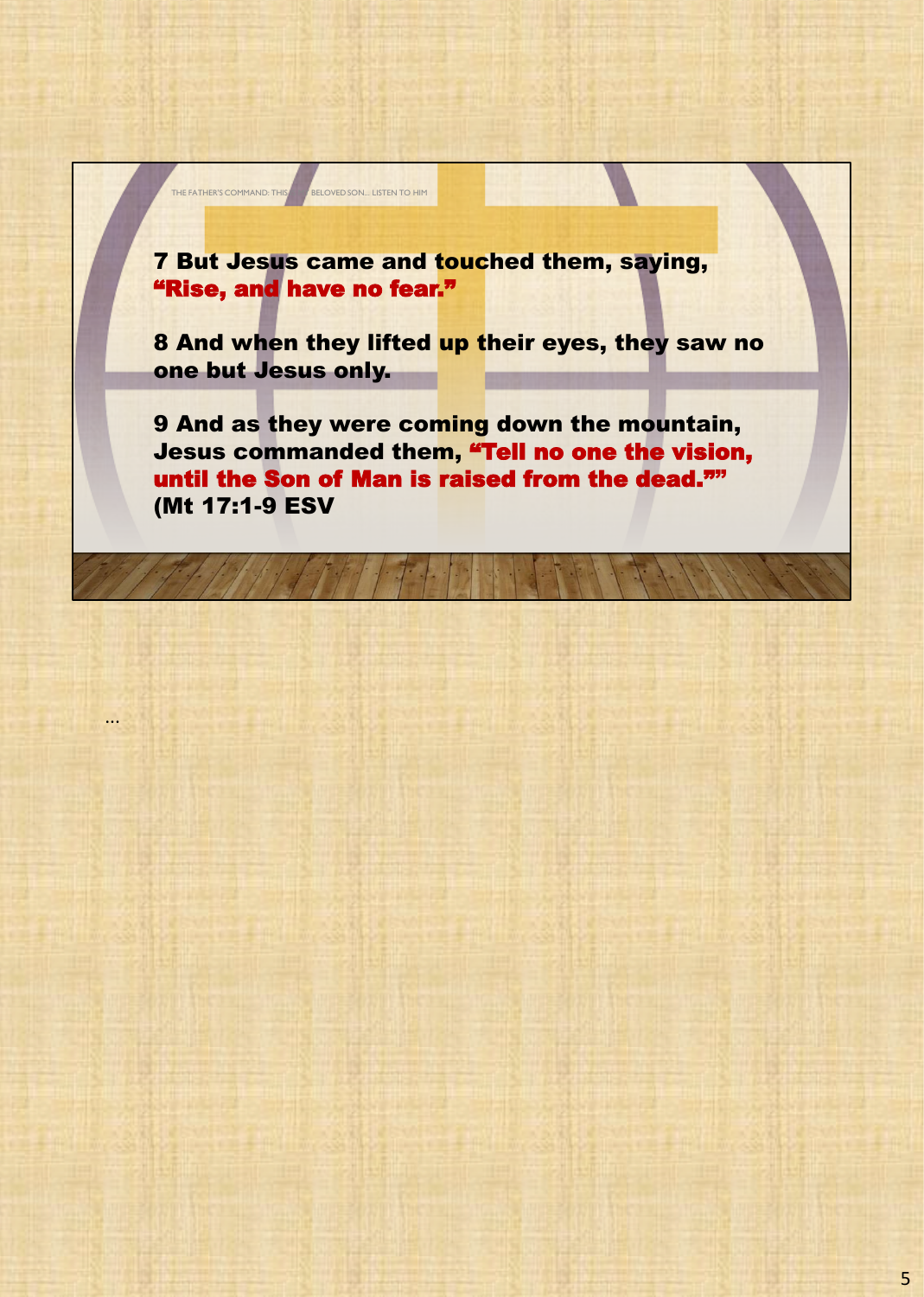

During today's sermon, we are going to consider the transfiguration of Jesus and what it means.

The transfiguration is written about in the Gospel of Matthew, Mark and Luke.

As we read the three accounts, we learn some important factor is not necessarily included in Matthew 17.

From the Gospel of Mark, we learn the following: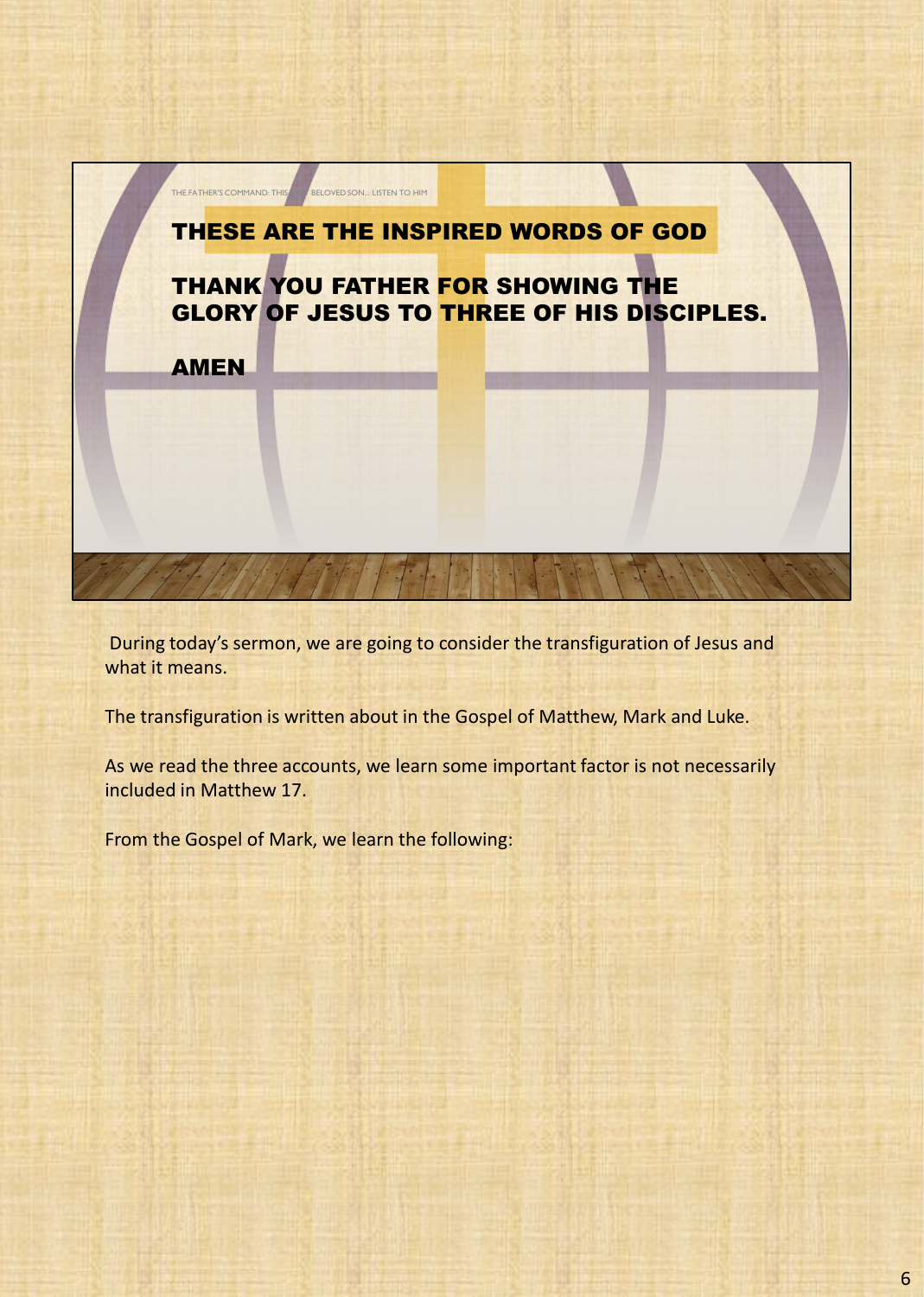

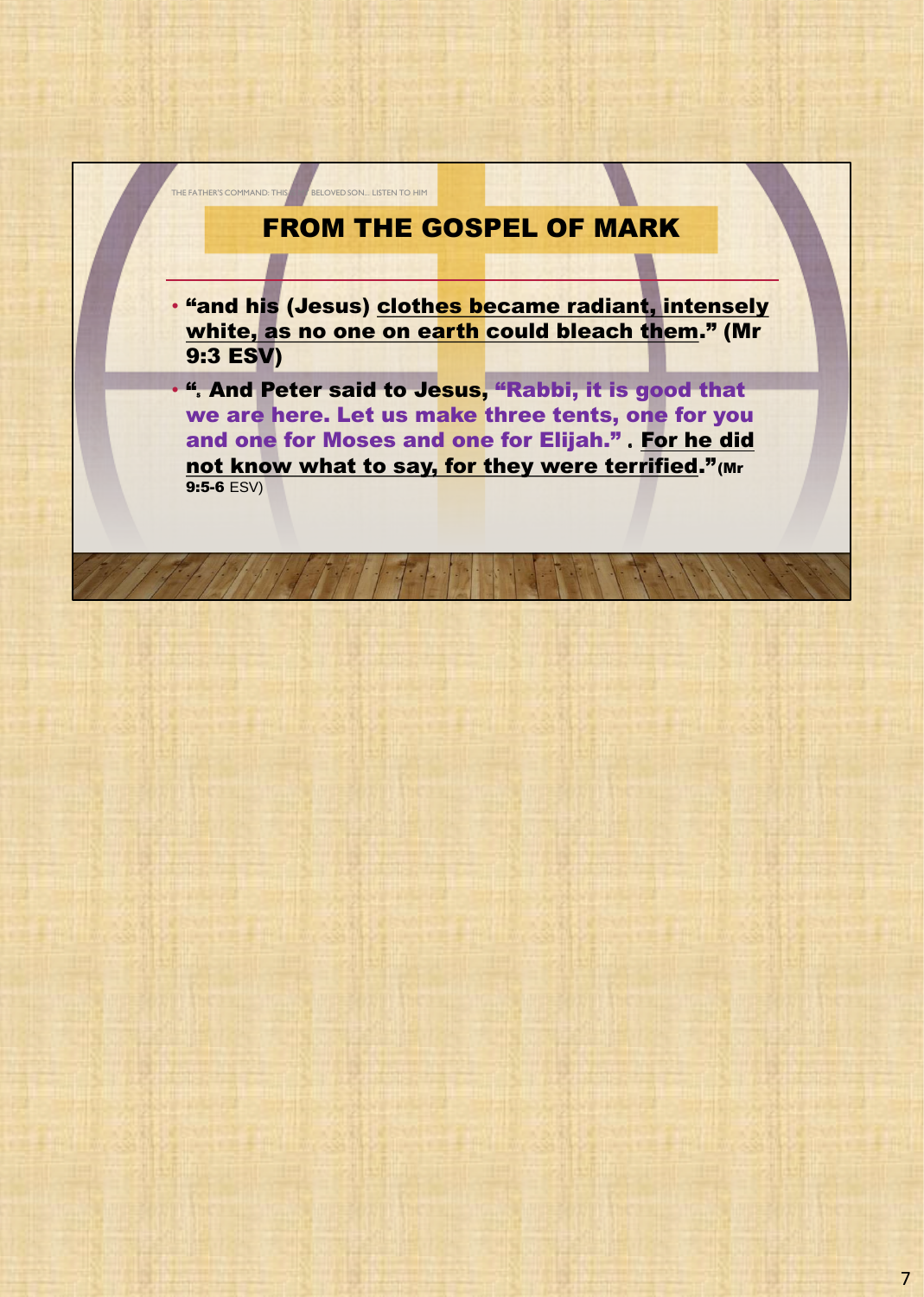## FROM THE GOSPEL OF LUKE

THE FATHER'S COMMAND: THIS BELOVED SON... LISTEN TO HIM

"Now about eight days after these sayings he took with him Peter and John and James and went up on the mountain to pray." (Lu 9:28 ESV)

"And as he was praying, the appearance of his face was altered, and his clothing became dazzling white." (Lu 9:29 ESV)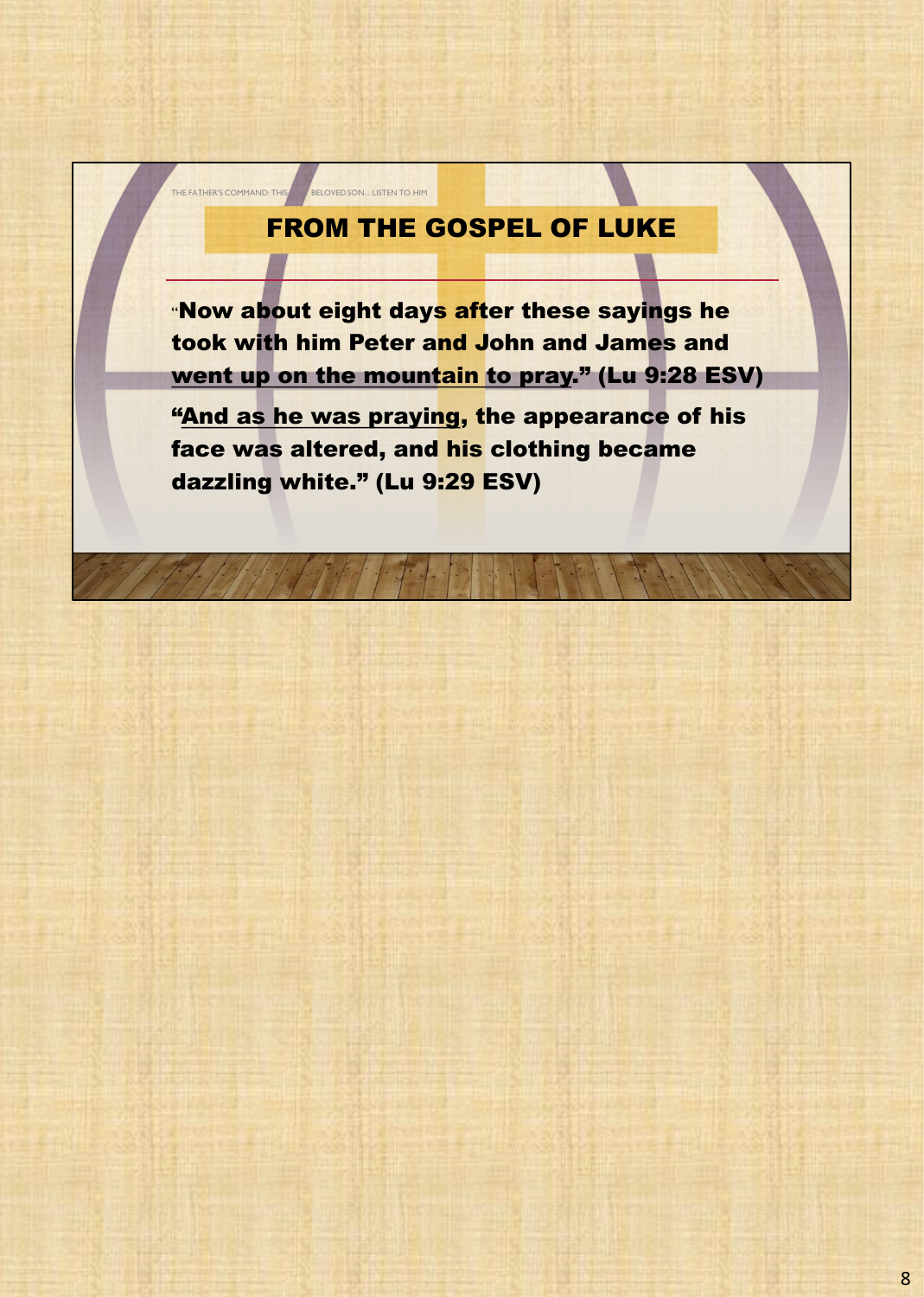"30 And behold, two men were talking with him, Moses and Elijah, 31 who appeared in glory and spoke of his departure (exodus in original) , which he was about to accomplish at Jerusalem." (Lu 9:30-31 ESV)

"32 Now Peter and those who were with him were heavy with sleep, but when they became fully awake they saw his glory and the two men who stood with him. 33 And as the men were parting from him, Peter said to Jesus, "Master, it is good that we are here. Let us make three tents, one for you and one for Moses and one for Elijah"—not knowing what he said." (Lu 9:32-33 ESV)

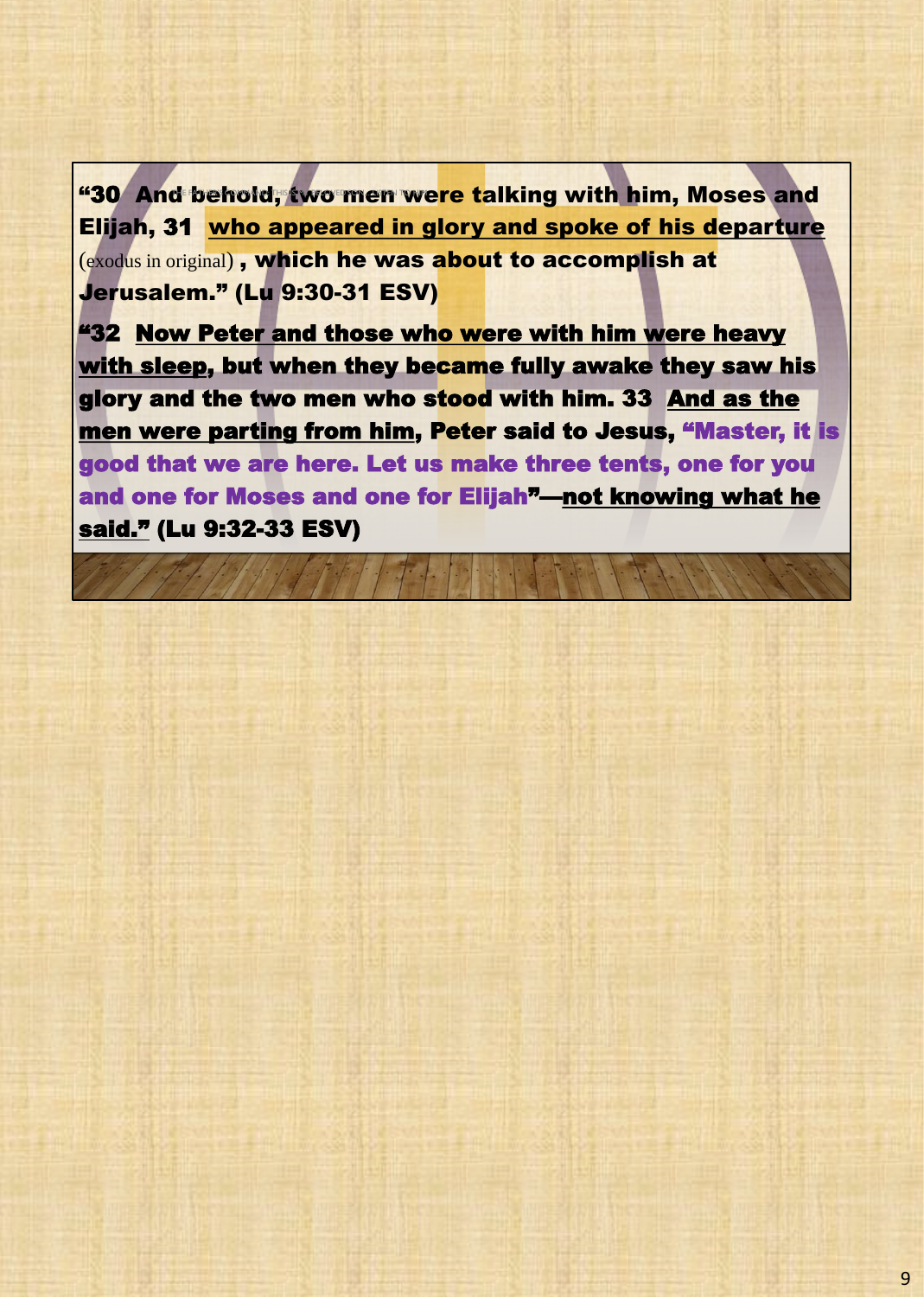

Looking as the three Gospel accounts helps us to have a fuller picture of what happened at the transfiguration.

The Transfiguration is a very important piece of the gospel because it shows who Jesus really is.

As we look at the Transfiguration, again, we read in the Bible that God is one. We also read that in the oneness of God, there are three distinct persons. It is difficult for us to wrap our minds about this truth because God is spirit. Because we are physical, we see through our physical eyes. We must set that aside and accept in faith how God reveals himself. **Only God can reveal God**. Jesus did this when we came to the earth in our incarnate flesh, when he came from heaven to earth being fully man while not stopping to be God.

**"All things have been handed over to me by my Father, and no one knows who the Son is except the Father, or who the Father is except the Son and anyone to whom the Son chooses to reveal him."" (Lu 10:22 ESV)**

The persons in the one God are in a very intimate relationship with one another, coinhering in and with one another in perfect love. All three persons in the Godhead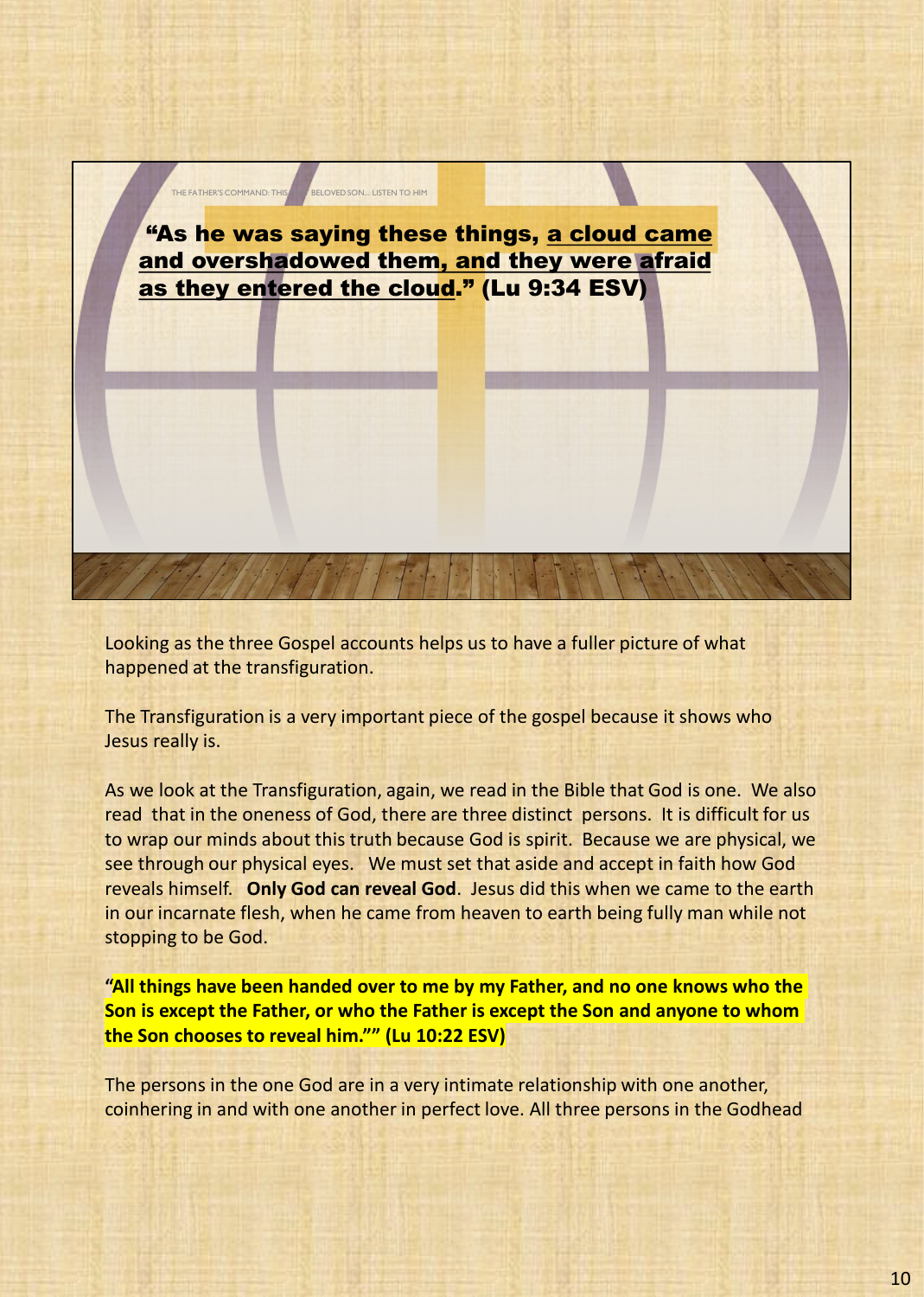are of the same essence.

In the New Testament, the disciples learn something about God that was not known before in the Old Testament. The people of God, the Israelites, did not understand that God is one and one in three.

In the Old Testament, Moses was inspired to write about the Spirit of God in the book of Genesis. The Israelites understood that God is one.

We know they did not understand the threeness in the oneness of God because they were insulted that Jesus called himself the Son of God making himself equal with God. "**32** Jesus answered them, *'I have shown you many good works from the Father; for which of them are you going to stone me?' 33 The Jews answered him, 'It is not for a good work that we are going to stone you but for blasphemy, because you, being a man, make yourself God.' (Joh 10:32-33 ESV)*

We must not fall into the trap of modalism which teaches that God sometimes manifests himself as Father, sometimes as the Son and sometimes as the Holy Spirit. *Definition of modalism from Merriam Webster Dictionary. : the theological doctrine that the members of the Trinity are not three distinct persons* 

*but rather three modes or forms of activity (the Father, Son, and Holy Spirit) under which God manifests himself.*

Modalism has been mainly associated with Sabellius, who taught a form of it in Rome in the 3rd century (from Google Search).

Let us does go back to the Transfiguration. Why is it important?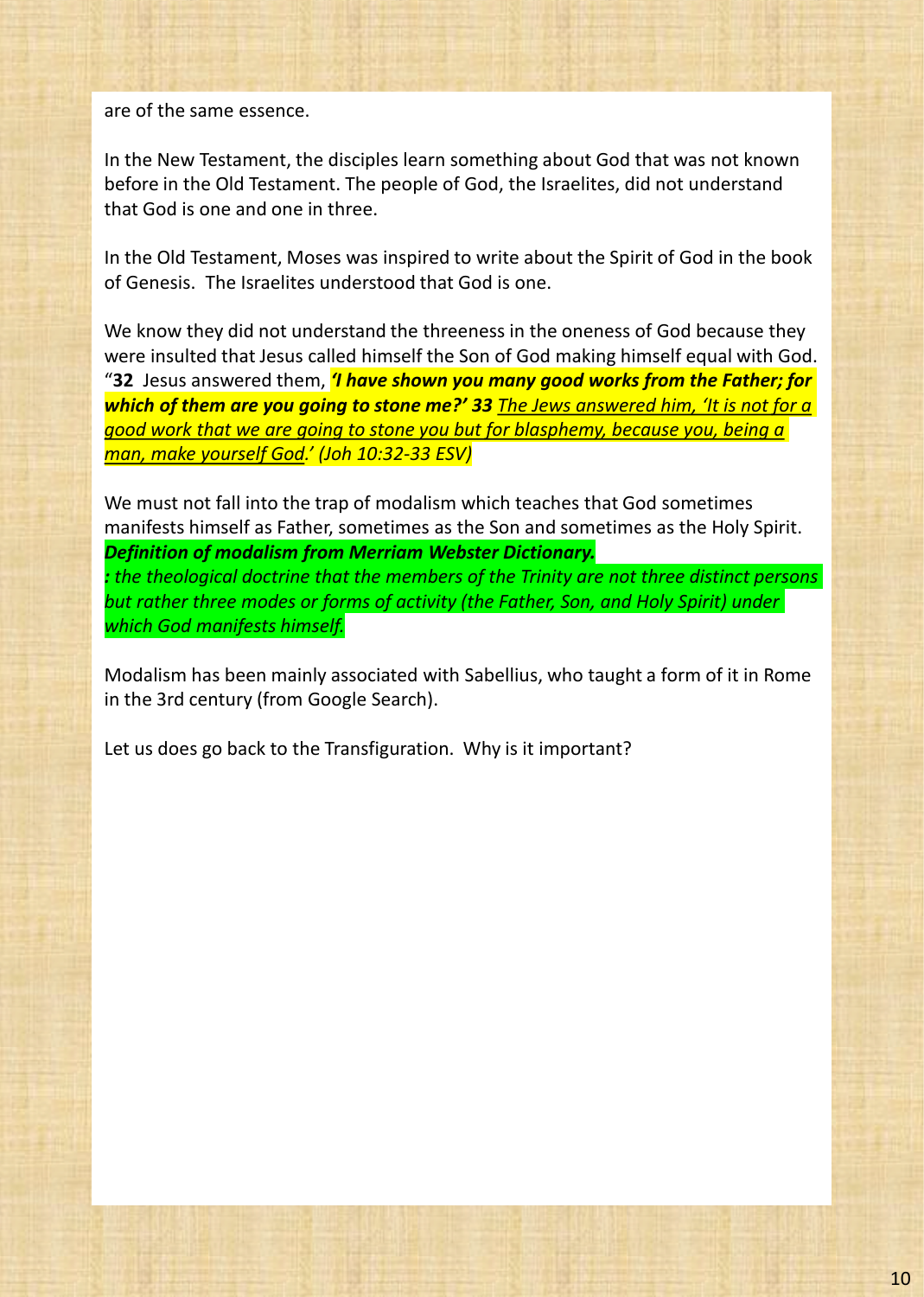THE FATHER'S COMMAND: THIS IS MY BELOVED SON... LISTEN TO HIM

#### WHY IS THE TRANSFIGURATION IMPORTANT?

It changes the way we see the world; it changes our worldview.

The three apostles, Peter, James and John who went up with Jesus on top of that mountain heard Jesus, saw him, spoke with him but they did not fully appreciate who he was. Many times, the teaching of Jesus was over their heads. They heard the words but did not understand.

The transfiguration was a major event and turning point in their life.

In the Transfiguration, we are able to notice a few things that are obvious.

The three apostles never expected to see what they saw. They had seen Jesus praying before, but they had never seen him transfigured.

Luke tells us they woke up to see Moses and Elijah talking about Jesus' departure or Exodus from this world.

It does not say that Moses and Elijah were transfigured but that Jesus was.

They were so overwhelmed and awed by what they saw. They did not know what to say.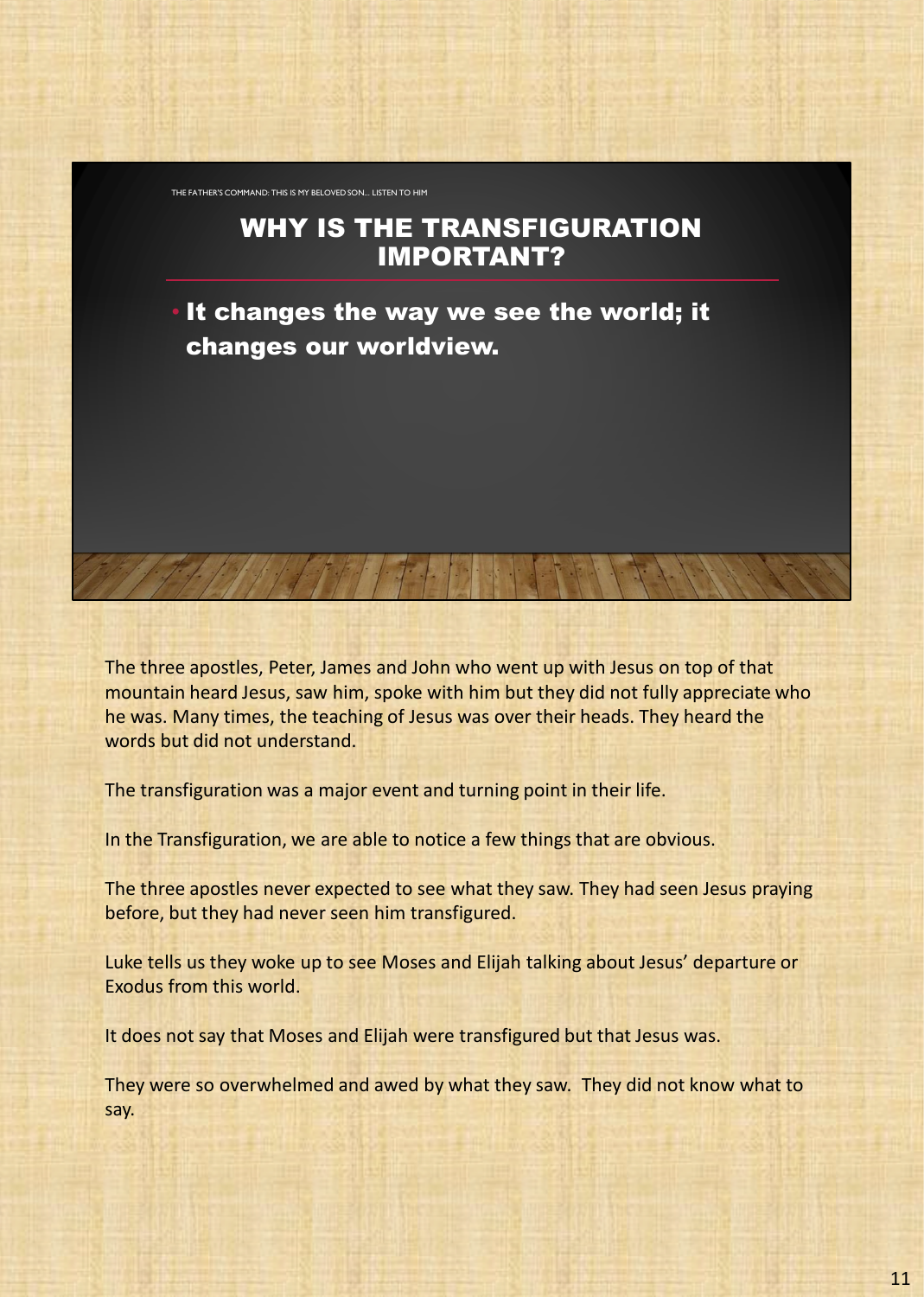Moses and Elijah both left the scene and only Jesus remained.

Moses, the giver of the law and Elijah the prophet were pointing to Jesus.

A cloud covered them and they heard the voice of God the Father telling them, **"This is my beloved Son, with whom I am well pleased; listen to him".** 

Luke wrote, *"This is my Son, my Chosen One, listen to him." Luke 9:35*

Everything comes together in Christ. He is truly the fulfilment of the law and the prophets. He is the new covenant. *"The Messiah-Servant was the covenant—he was the basis of the relationship between God and his people. It is only through Jesus Christ that we can have an eternal relationship with God. 'The Redeemer will come to Zion,' Isaiah 59:20 predicts, 'to those in Jacob who repent of their sins.' God will make a covenant with these repentant people. His Spirit will be upon them, and his words will remain in them (verse 21). This is the new covenant* **(from https://archive.gci.org/articles/jesus-and-the-new-covenant/).**

God the Father told those disciples how Jesus is loved and important. He is the chosen one, the perfect man representing all of us.

His relationship with God the Father is perfect, flawless and faultless in every way.

Furthermore, he is the Way to God. Without Jesus and what he did for us, we could not have access to eternal life and to the wonderful future God has reserved for all those who place their trust in him in faith.

Our responsibility as God's people is to listen to Jesus. He is to be our loving Lord and Shepherd. He is to be our Wisdom. He is the Truth and his word is truth.

It is important to note that in being commanded to obey Jesus, we are invited in a relationship with him, a relationship of love. God sending Jesus to the earth was an act of love towards us who needed rescue. It was voluntary, loving, etc. Obedience to Jesus is an act of love, love towards God first and love towards neighbor. God does not coerce us to obey. We have the freedom to so or not. God hasn't changed. He still looks at the heart. For the LORD sees not as man sees: man looks on the outward appearance, but the LORD looks on the heart." I Sam. 16:7. Jesus came to serve out of love for the Father and for us. Jesus was not self oriented. He was God oriented. His relationship with God the Father is perfect love. We have been called in that relationship through the Holy Spirit. We participate now in that relationship of love and have been called to be in that relationship forever united to Jesus. We have been called to serve out of love. We are called to obey in love because we are given the mind of Christ. Our obedience is rooted in God, rooted in Jesus who surrendered his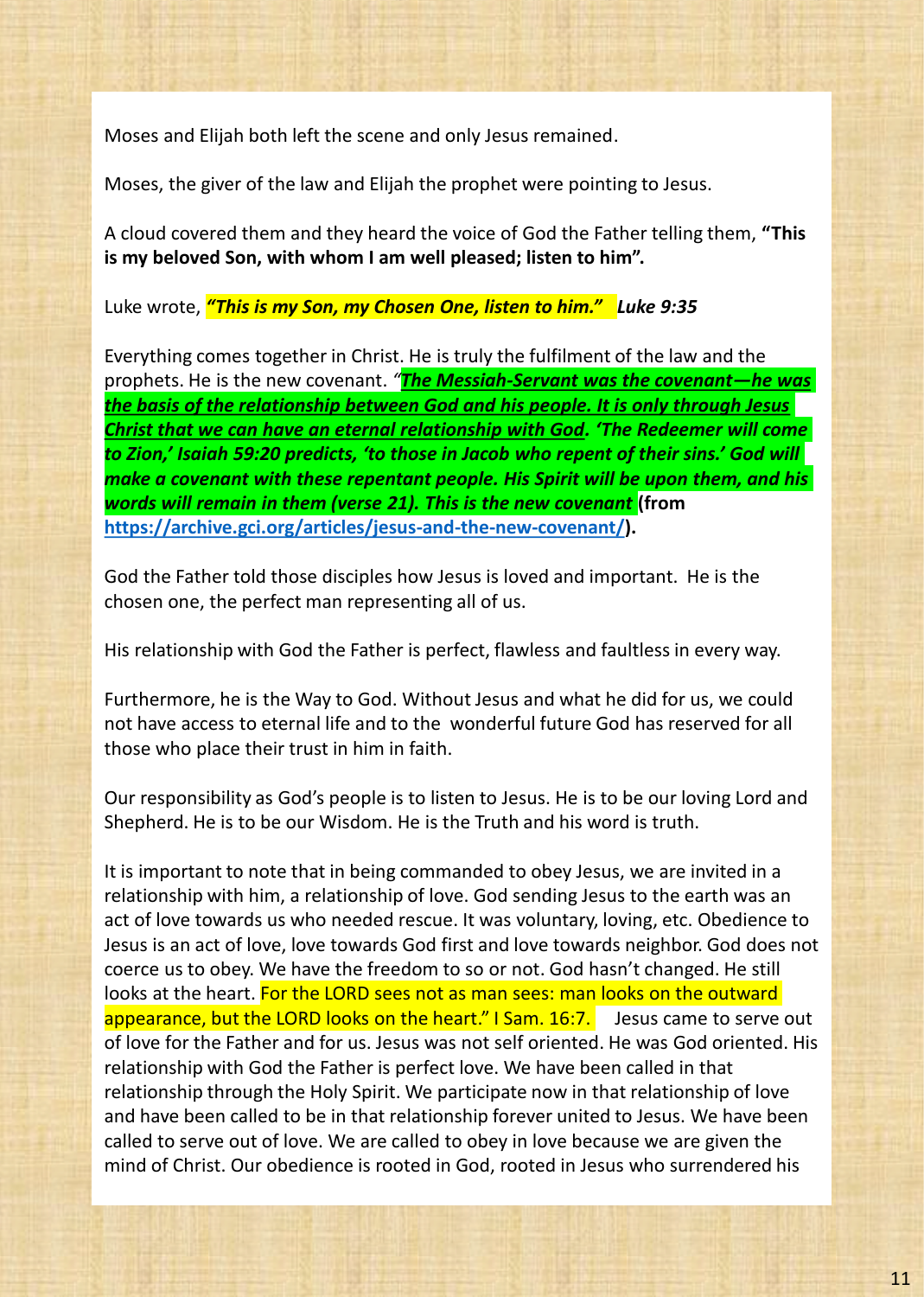will to God the Father. Therefore our obedience is not to be legalistic but rooted in grace. (See Mr. Deddo's article "**Avoiding the chains of legalism"**  http://thesurprisinggodblog.gci.org/2020/02/avoiding-chains-of-legalism.html

We also learned from this passage the importance of prayer. Jesus in his humanity maintained his relationship with God the Father through prayer.

As a he was praying, God the Father glorified him for The benefit of the apostles and for our benefit.

The three disciples did not fully understand what they witnessed at the time. It was only later, after the coming of the Holy Spirit, that they would deeply and genuinely understand why Jesus came to the earth.

They were not to tell anyone what they beheld until after his resurrection, after he would be risen from the dead. They understood at Pentecost when the Holy Spirit descended on them in a powerful way.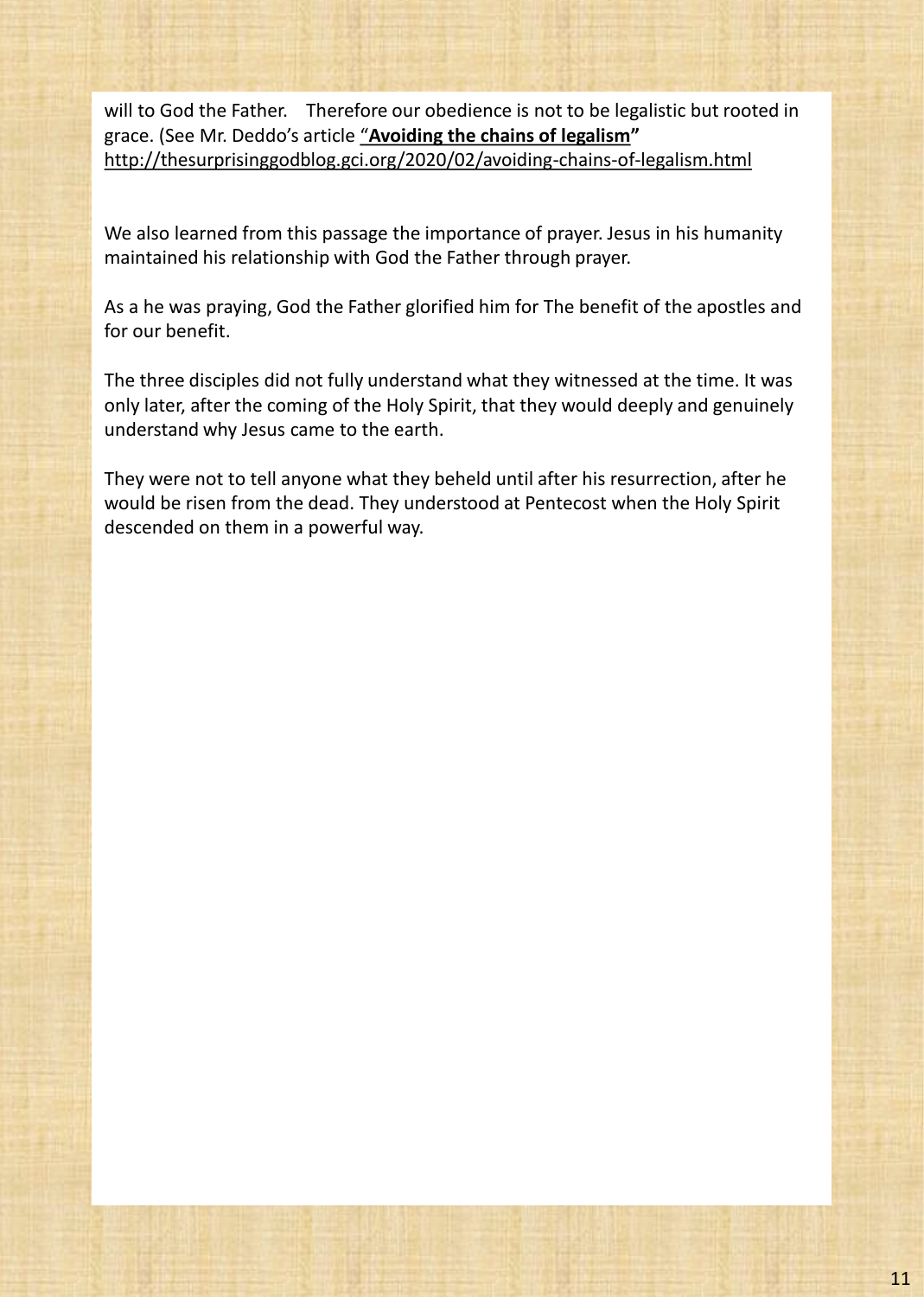

After the Transfiguration, Peter's life was completely transformed by God. Jesus changed his outlook on his relationship with God, the way he saw the world, his role in the church, etc.

Isn't it inspiring that after hearing the Father's voice, Jesus reassured the three disciples not to fear. Jesus calms and soothes fear and anxiety.

In those words, he also told also them not to fear God the Father with an unhealthy fear.

God the Father is often seen as a harsh disciplinarian, one who has to be appeased. Jesus shed proper light on the misconception of who God The Father is. He is for us just as Jesus is for us, just as the Holy Spirit is for us!

Even if there were reassured of the Father's love for them, even if Jesus had told the disciples that he would die and would be resurrected, when they saw Jesus crucified, all, except the apostle John, ran away in fear. Peter even denied Jesus when confronted that he was also a disciple. The apostles, after the crucifixion, when back to their old occupation temporarily.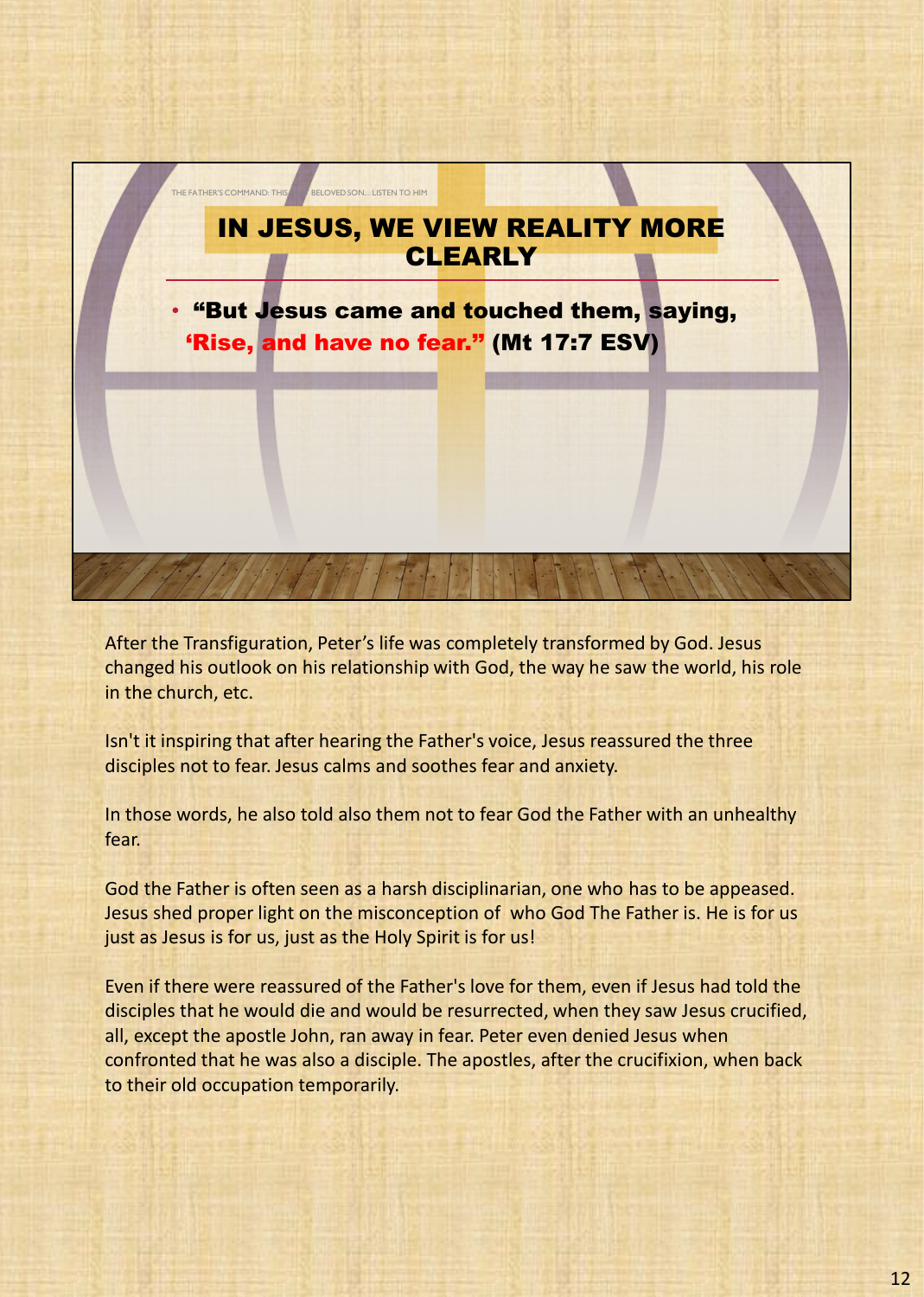After meeting Jesus alive after the resurrection, he was willing to leave his profession of fisherman. He followed the instructions of Jesus to await for the descent or the coming of the Holy Spirit at Pentecost.

He changed from fearing the loss of his own life to being willing to die for Jesus, which he did. Peter and the other disciples preach powerfully about who the glorified Jesus is and his importance to all who come to believe in him.

*Jesus is not just the only way to the Father, as vitally important as that is for life eternal, but he is the sole truth that brings all reality into focus, and he is the sole access in this world to the kind of life that allows us to live the way God intends us to live. If Jesus truly is the Son of God, which the events of his transfiguration declare him to be, then it demands that we view everything through his ordering of this world. From:* Wilkins, Michael J.. The NIV Application Commentary: Matthew (p. 603). Zondervan. Kindle Edition.

We are to listen to Jesus as we are instructed by God The Father, we are to examine everything through Jesus. He is the truth. He is the standard through whom we see the world.

Through him, we can examine the philosophies of this world and know what can be accepted and trusted and what stands against his teaching.

We see the world not through the eyes of evolution which states that the world began without a Creator. We see the world as being created by God and sustained every millisecond by Jesus Christ.

**We see the world and this decaying universe not as hopeless but with hope**. Jesus on the cross has redeemed everything. The apostle Paul wrote that even creation awaited the manifestation of the sons of God, referring to all believing people (Romans 8).

We see other people whether they be rich or poor as loved by God. Jesus was willingly sent to this world by God the Father not to condemn the world but to save everyone who would believe Jesus and accept his grace in faith.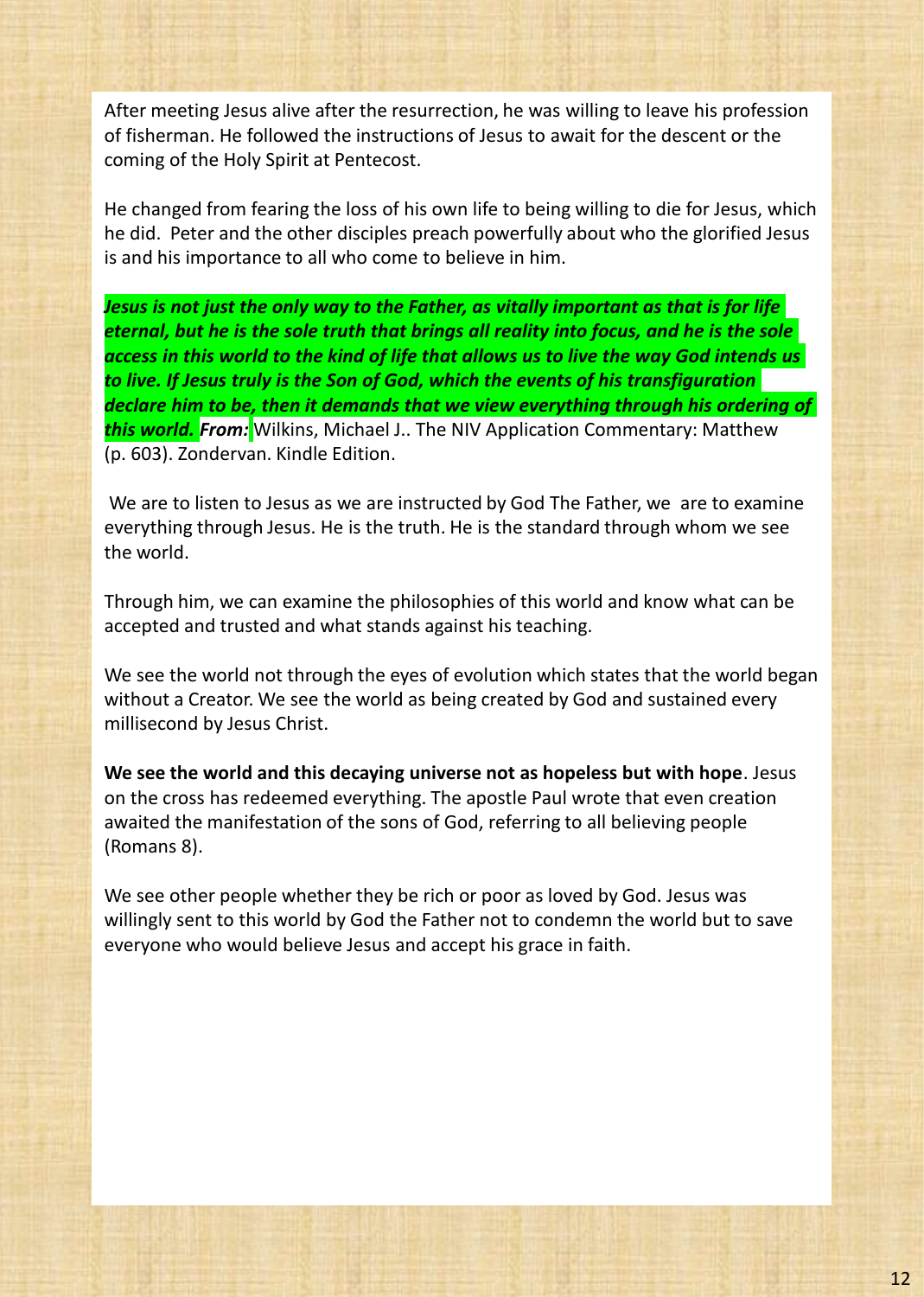## LISTENING TO JESUS GIVES US HOPE

"17 And if Christ has not been raised, your faith is futile and you are still in your sins.

18 Then those also who have fallen asleep in Christ have perished.

19 If in this life only we have hoped in Christ, we are of all people most to be pitied." (1Co 15:17-19 ESV)

1- Our hope transcends this life Everything parishes in this world.

THE FATHER'S COMMAND: THIS BELOVED SON... LISTEN TO HIM

- Physical life come and go.
- Countries come and go.
- Governments come and go.
- Jobs come and go.
- Companies come and go.
- Banks come and go.
- Investments come and go.
- The energy of youth comes and goes.
- There is not one thing in this world that does not deteriorate or die.

Jesus has come to our world from eternity. He has come to this world as a human being. He has died and risen from the dead as a human being. He died not because he needed to die. He was sinless. He died out of love for us! He has ascended to heaven, to the right hand of the Father where one day all believers will be in the man Jesus Christ.

The earth is going to be renewed. **"But according to his promise we are waiting for new heavens and a new earth in which righteousness dwells." (2Pe 3:13 ESV)**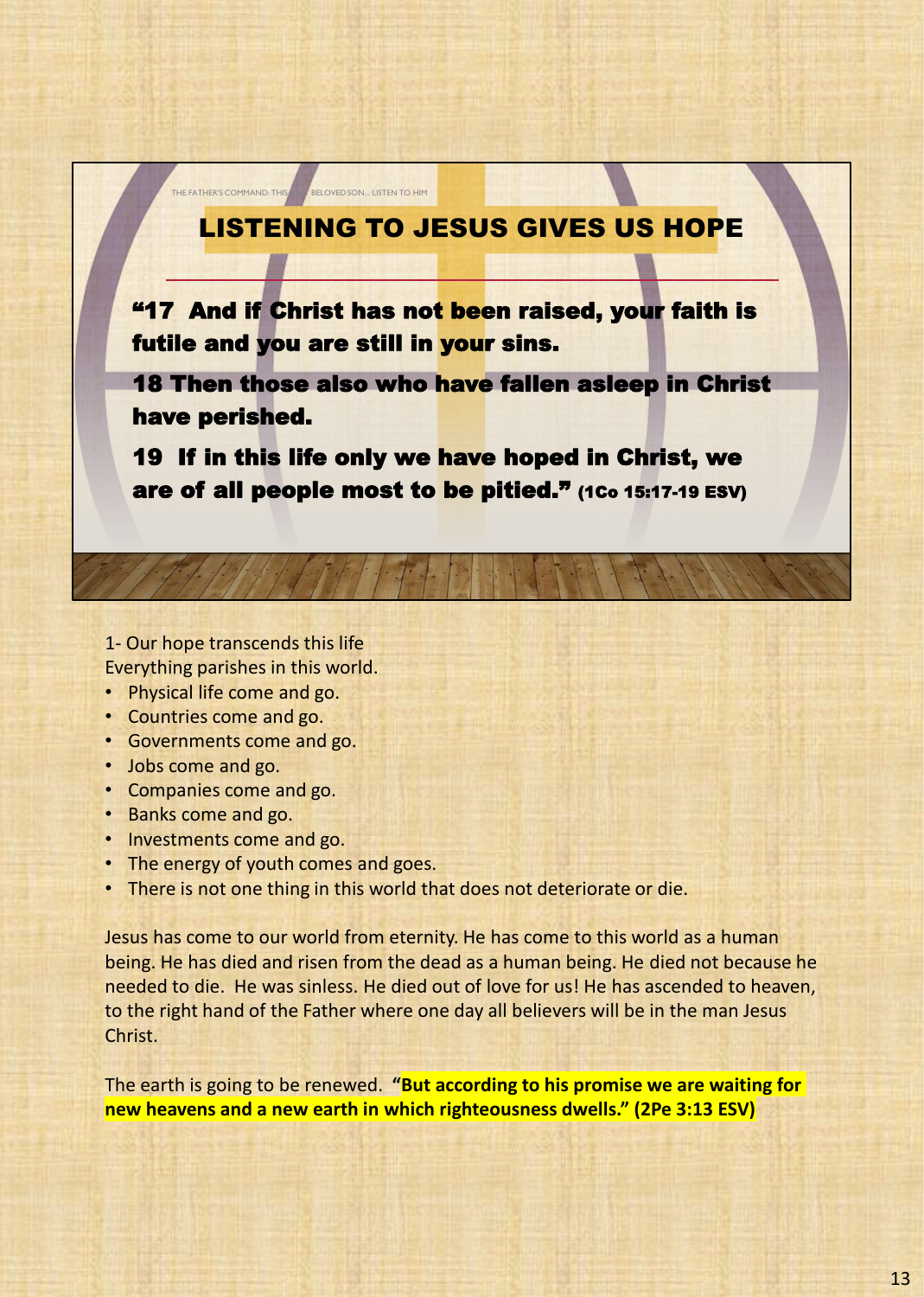**2- The grace of God trains us (Next slide)**

.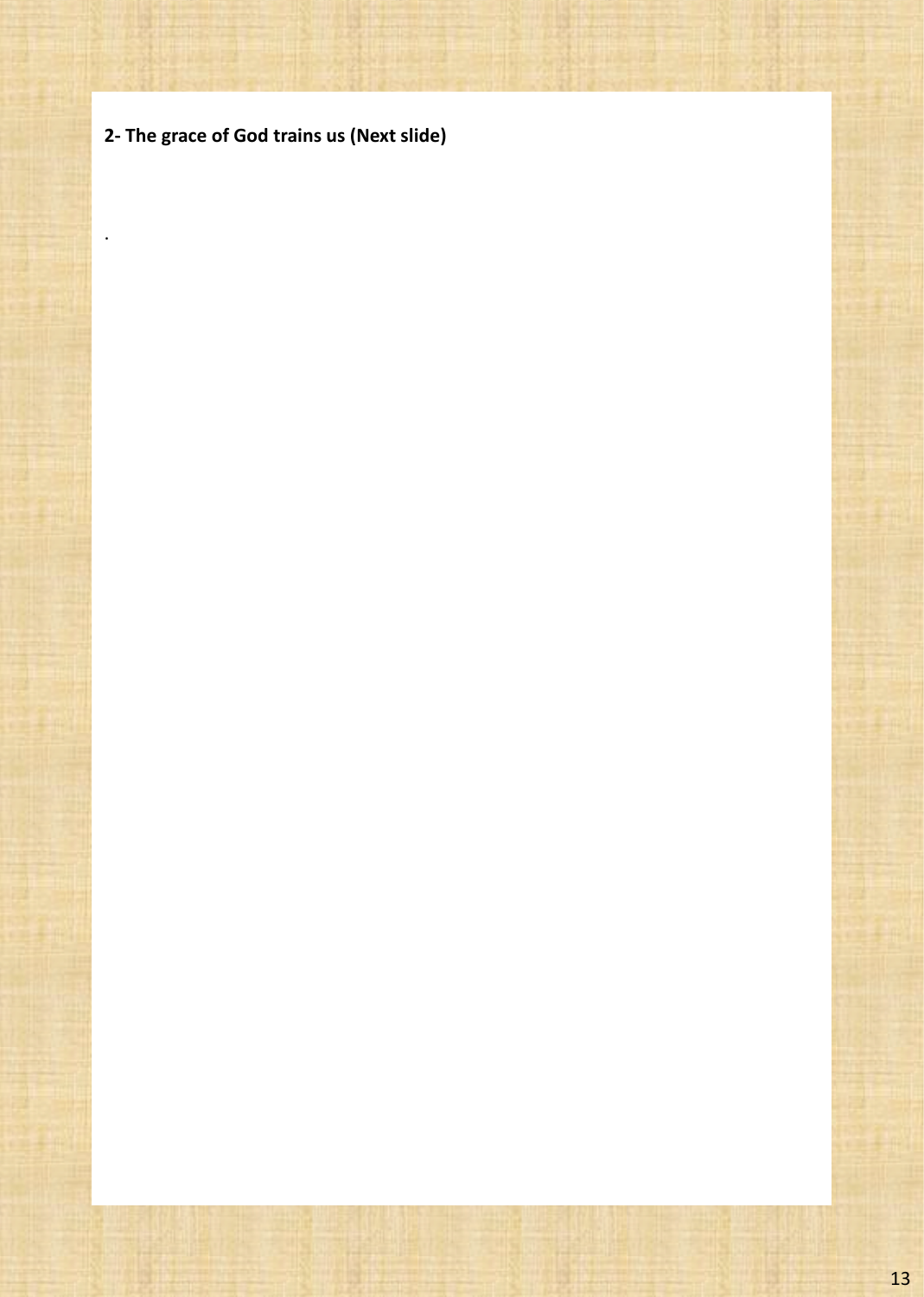## **JESUS TEACHES US HOW TO LIVE . WE ARE TRAINED BY HIS GRACE**

• (Tit 2:11-14 ESV)

THE FATHER'S COMMAND: THIS **ANDER ONE OF SON...** LISTEN TO HIM

"11 **¶** For the grace of God has appeared, bringing salvation for all people,

12 training us to renounce ungodliness and worldly passions, and to live self-controlled, upright, and godly lives in the present age,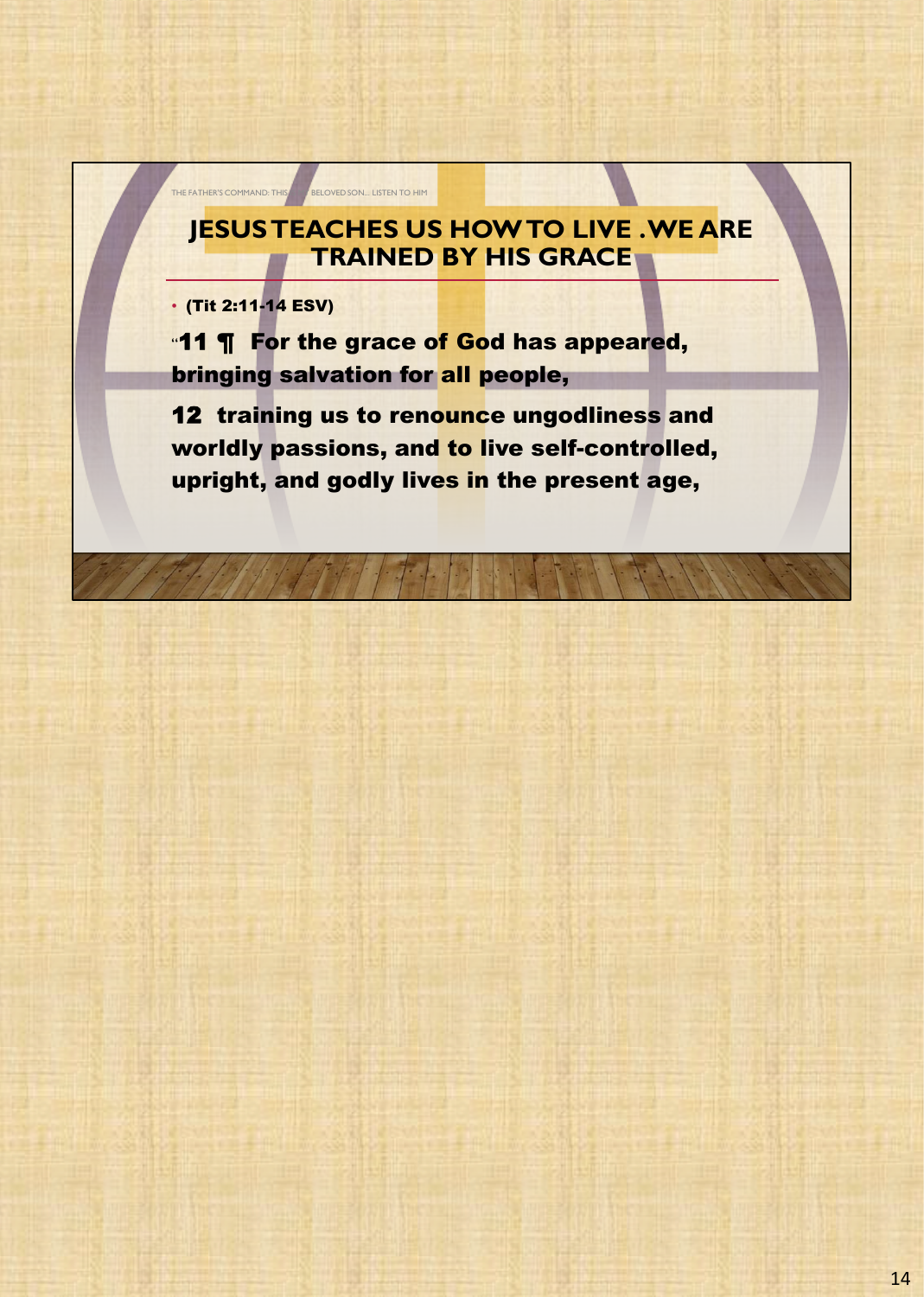THE FATHER'S COMMAND: THIS IS MY BELOVED SON... LISTEN TO HIM

13 waiting for our blessed hope, the appearing of the glory of our great God and Savior Jesus Christ,

14 who gave himself for us to redeem us from all lawlessness and to purify for himself a people for his own possession who are zealous for good works." (Tit 2:11-14 ESV)

Taking heed of what God the Father told us about Jesus when he was transfigured on that mountain completely transforms the way we live, as we have just read in those verses in Titus.

As Jesus was glorified in the Transfiguration, we will also share in that wonderful glory.

**"and if children, provided we suffer with him in order that we may also be glorified with him heirs—heirs of God and fellow heirs with Christ." (Ro 8:17 ESV)**

**"Beloved, we are God's children now, and what we will be has not yet appeared; but we know that when he appears we shall be like him, because we shall see him as he is." (1 Jo 3:2 ESV) (Next slide)**